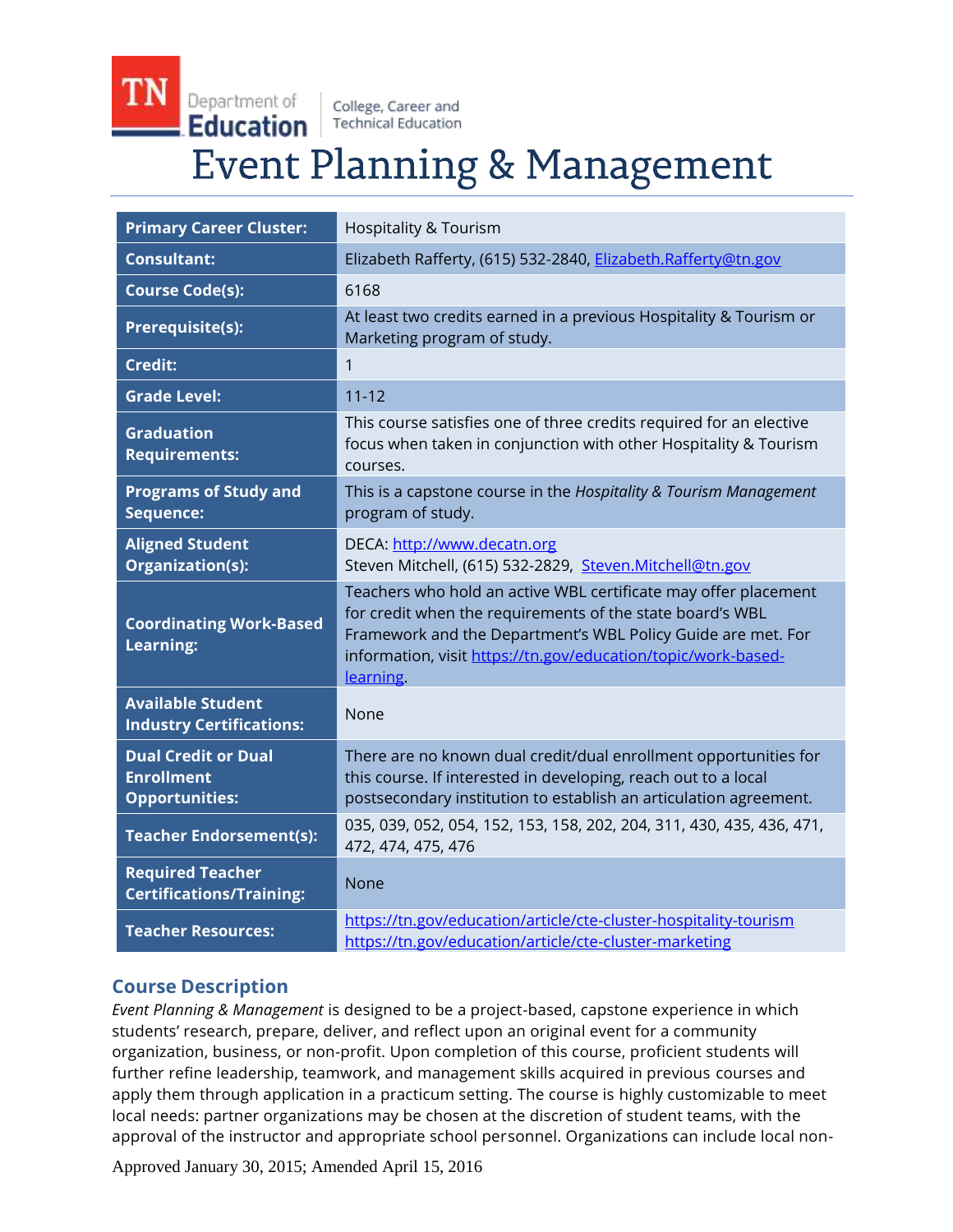profits, charities, shelters, agencies, businesses, sports teams, school-based enterprises, or other entities with a demonstrated need for assistance in staging an event or a commitment to providing students with work-based learning opportunities.

# **Work-Based Learning Framework**

Practicum activities may take the form of work-based learning (WBL) opportunities (such as internships, cooperative education, service learning, and job shadowing) or industry-driven projectbased learning. These experiences must comply with the Work-Based Learning Framework guidelines established in SBE High School Policy 2.103. As such, this course must be taught by a teacher with an active WBL Certificate issued by the Tennessee Department of Education and follow policies outlined in the Work-Based Learning Policy Guide available online at [https://tn.gov/education/topic/work-based-learning.](https://tn.gov/education/topic/work-based-learning) The Tennessee Department of Education provides a *Personalized Learning Plan* template to ensure compliance with the Work-Based Learning Framework, state and federal Child Labor Law, and Tennessee Department of Education policies, which must be used for students participating in WBL opportunities.

# **Program of Study Application**

This is the capstone course in the *Hospitality & Tourism Management* and *Marketing Management* programs of study. For more information on the benefits and requirements of implementing these programs in full, please visit the Hospitality & Tourism website at [https://tn.gov/education/article/cte-cluster-hospitality-tourism,](http://www.tn.gov/education/cte/HospitalityTourism.shtml) or the Marketing website at [https://tn.gov/education/article/cte-cluster-marketing.](https://tn.gov/education/article/cte-cluster-marketing)

## **Course Requirements**

This capstone course aligns with the requirements of the Work-Based Learning Framework (established in Tennessee State Board High School Policy), with the Tennessee Department of Education's Work-Based Learning Policy Guide, and with state and federal Child Labor Law. As such, the following components are course requirements:

## **Course Standards**

- 1) A student will have a Personalized Learning Plan that identifies their long-term goals, demonstrates how the Work-Based Learning (WBL) experience aligns with their elective focus and/or high school plan of study, addresses how the student plans to meet and demonstrate the course standards, and addresses employability skill attainment in the following areas:
	- a. Application of academic and technical knowledge and skills (embedded in course standards)
	- b. Career knowledge and navigation skills
	- c. 21st Century learning and innovation skills
	- d. Personal and social skills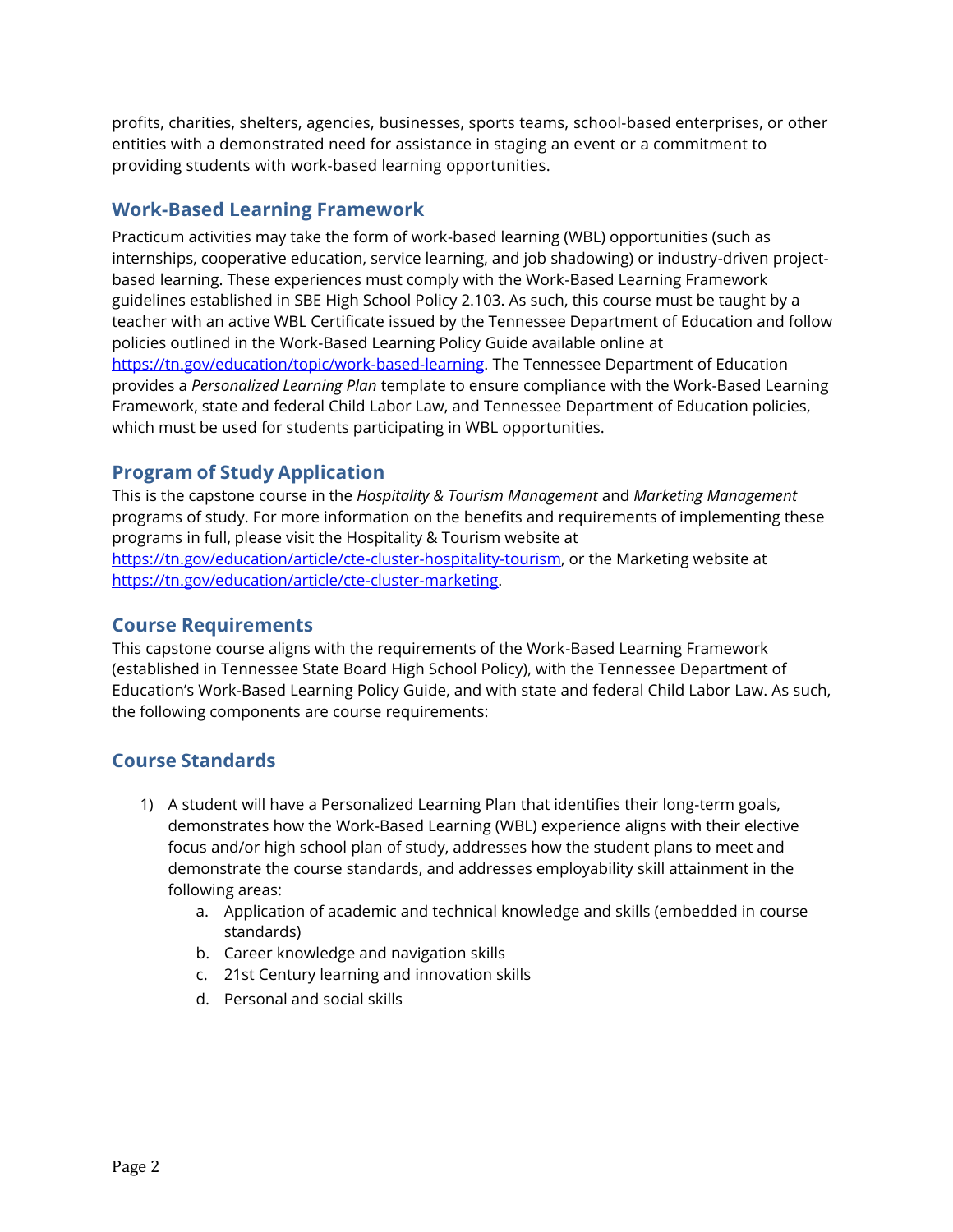#### **Professionalism, Ethics, and 21st Century Skills**

- 2) Search for the resumes of professional event planners or convention managers from the websites of institutions, organizations, or professional networks. Discuss what is typically included in the resumes of event planner professionals, compare and contrast several examples, and create a personal resume modeled after elements identified in the search.
- 3) Create and continually update a personal journal to document skills learned during the event planning experience, and draw connections between the experience and previous course content by reflecting on:
	- a. Tasks accomplished and activities implemented
	- b. Positive and negative aspects of the experience
	- c. How challenges were addressed
	- d. Team participation in a learning environment
	- e. Comparisons and contrasts between classroom and work environments
	- f. Interactions with colleagues and supervisors
	- g. Personal career development
	- h. Personal satisfaction

#### **Planning Stages**

- 4) Compare and contrast successful strategies used by event planning companies, drawing on profiles of these companies and other evidence from industry magazines, news articles, or textbooks, making note of most beneficial strategies. Evaluate which strategies are appropriate for certain events (i.e., galas, banquets, weddings, etc.). As part of the class project, investigate potential nonprofits or organizations for an event, and collaboratively determine which organization would be appropriate given classroom constraints. Potential clients could include, for example, a local non-profit or community organization.
- 5) Research and select a nonprofit or organization for a project that is need of event planning services. Cite specific textual evidence from the organization's literature, as well as independent news articles to summarize:
	- a. The mission and history of the organization
	- b. Headquarters and organizational structure
	- c. Services provided
	- d. Clients/Customers served
	- e. Policies and procedures
	- f. Reports, newsletters, and other documents published by the organization
	- g. Website and contact information
- 6) Apply skills and knowledge from previous courses in an authentic classroom-based project. Where appropriate, develop, practice, and demonstrate skills outlined in previous courses.
- 7) Identify the objective of the event that is to be planned for the nonprofit or other selected organization. Incorporate organization or company interviews into the research. Prepare, review, and revise a written project proposal including the main objective, goals (such as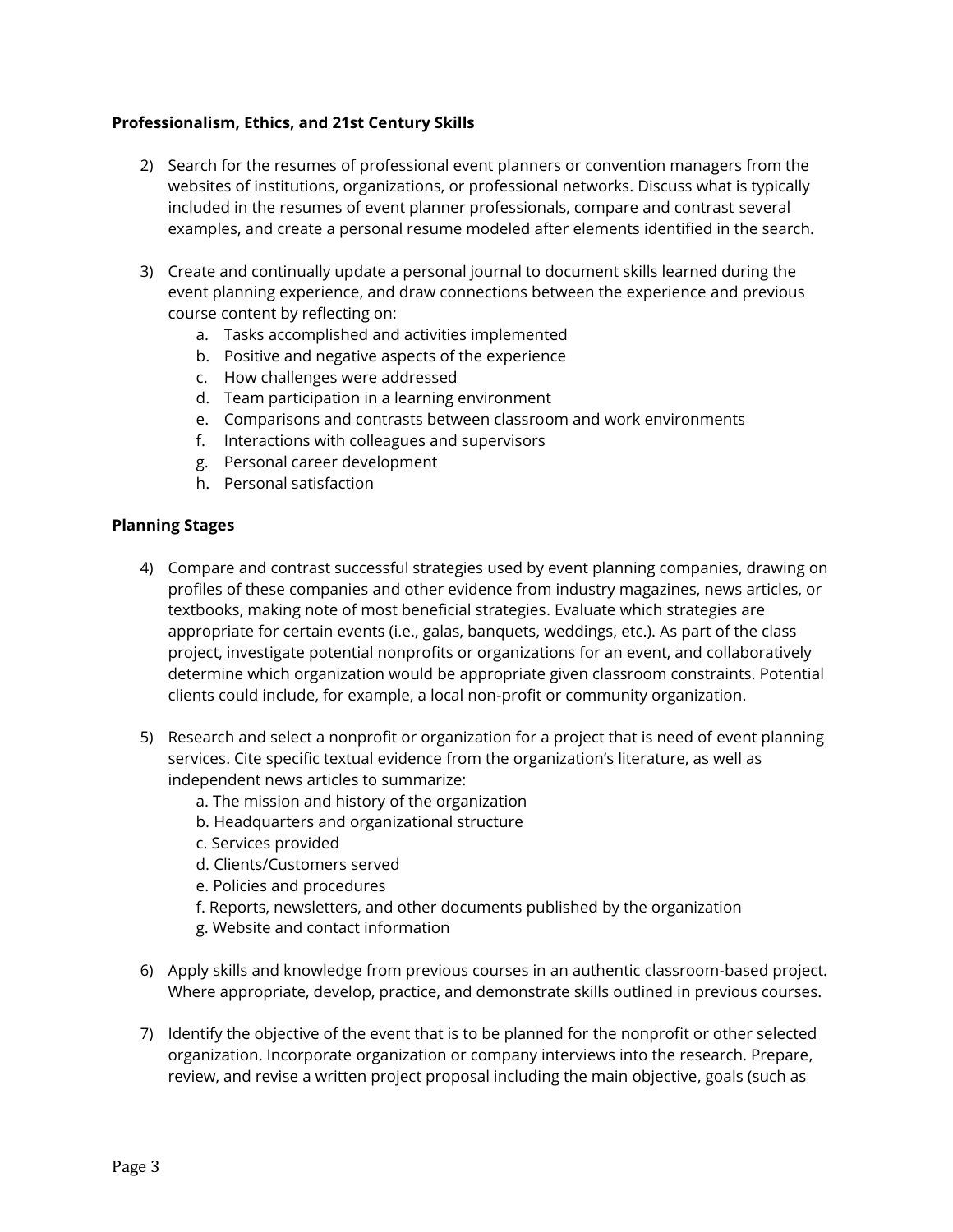fundraising or attendance), location, criteria, constraints, information obtained through research, and deliverables.

- 8) Collaboratively, develop an evaluation professionalism rubric with performance indicators for each of the following professional attributes and use it to evaluate course assignments and personal work:
	- a. Attendance/punctuality
	- b. Professional dress and behavior
	- c. Positive attitude
	- d. Collaboration
	- e. Honesty
	- f. Respect
	- g. Responsibility
	- h. Appropriate technology use

Share the rubric with the client for evaluation purposes as part of the capstone project.

#### **Event Approval & Timetable**

- 9) Research how event planning companies submit proposals to potential clients, and compare and contrast sample proposals in a variety of formats. Determine the central components necessary for any proposal (e.g., a projected budget, maps/diagrams of the event space, personnel involved). Develop an original event proposal, developing claims and recommendations for event logistics based on research and evidence. The proposal should include at minimum the following:
	- a. Introduction
	- b. Theme of event
	- c. Venue
	- d. Entertainment
	- e. Timeline of planning
	- f. Food and Beverage
	- g. Appropriate tablewares, linens, and decorations
	- h. Budget/cost analysis
	- i. Evaluation professionalism rubric
- 10) Present the event proposal to the client, asking for feedback and recommendations. Analyze the feedback and recommendations to justify any changes to the event proposal, citing evidence from the initial presentation, and incorporate edits into a formal contract to be executed with the client. Submit the final contract for approval, documenting all changes made.
- 11) Using the final approved contract, execute the timeline to demonstrate teamwork, problemsolving, and decision-making skills. Work collaboratively to ensure that the needs and expectations of the client are met for the event. In a personal journal, document the capstone experience, drawing on the connections between the project and course content.
- 12) Compile and interpret the evaluation rubric and feedback from the client, reading the results closely to allow for critical analysis and reflection. Upon conclusion of the capstone project,